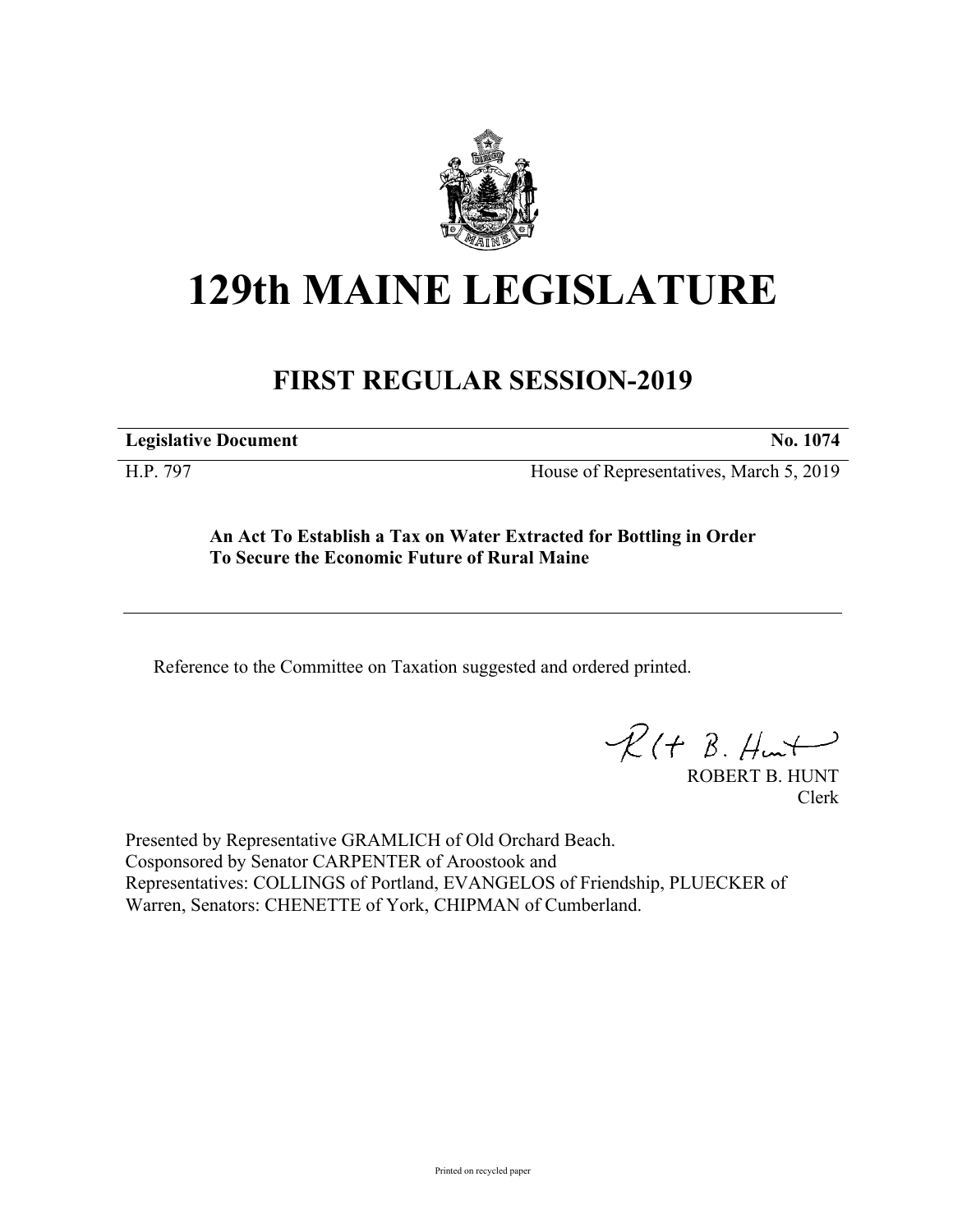**Be it enacted by the People of the State of Maine as follows:**

 **Sec. 1. 20-A MRSA §11611, sub-§5,** as amended by PL 2011, c. 642, §1, is further amended to read:

 **5. Institution of higher education.** "Institution of higher education" means an institution of higher education located within this State that meets the requirements of and conforms to the definitions contained in the federal Higher Education Act of 1965, Section 1201, as amended, United States Code, Title 20, Section 1141; and the federal Higher Education Act of 1965, Section 491, as amended, United States Code, Title 20, Section 1088; and the regulations, guidelines and procedures promulgated by the Secretary of Education and published in the Federal Register pursuant to these sections of law. "Institution of higher education" includes a postsecondary trade school located within the State that is determined by the authority to meet standards adopted by the authority for providing eligible programs of study.

- **Sec. 2. 36 MRSA c. 370-A** is enacted to read:
- **CHAPTER 370-A**
- **EXTRACTION OF WATER FOR BOTTLING**

#### **§2831. Definitions**

- As used in this chapter, unless the context otherwise indicates, the following terms have the following meanings.
- **1. Bottled water operator.** "Bottled water operator" means a person engaged in the business of bottling or packaging water for sale.

#### **§2832. Excise tax**

- **1. Imposition of tax.** Beginning with the extraction of water occurring on or after November 1, 2019, an excise tax is imposed on each bottled water operator that extracted more than 1,500,000 gallons of groundwater or surface water from springs or other underground sources within the State for commercial bottling for sale in the previous calendar year for the privilege of engaging in the business of extracting such water.
- 28 **2. Rate of tax.** The excise tax under subsection 1 is imposed at a rate of  $12¢$  per gallon of water extracted in the State.

 **3. Payment.** Each bottled water operator shall prepare and submit to the bureau by the 15th of each month a return according to procedures and schedules specified by the bureau reporting the total of the gallons of water extracted for bottling during the preceding month and other information required by the bureau and shall pay excise tax under this section each month to the bureau at the time the report is submitted.

 **4. Records.** A bottled water operator shall preserve for a period of at least 3 years a record of the amount of all water extracted in this State by that bottled water operator.